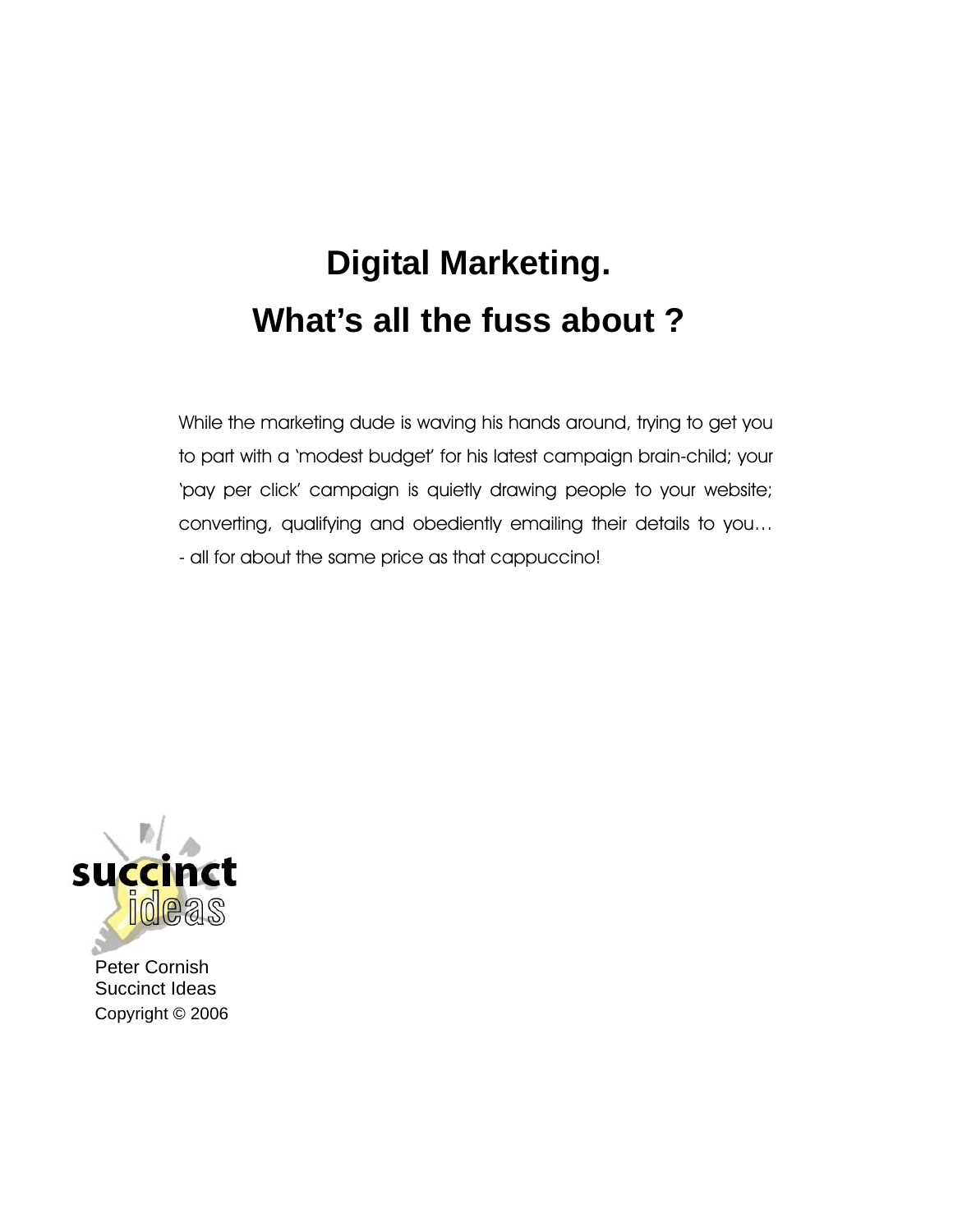# **Table of Contents**

# **What is Digital Marketing?**

Digital Marketing is about utilising internet technologies to provide sales and marketing:

- Promotion
- **Lead generation**
- **Product and organisational branding**
- **EXECUSTOMER THE CUSTOMER THE CUSTOMER THE CUSTOMER THE CONTENT**

Digital Marketing makes use of the internet's ability to present your marketing message to clients at critical phases in their purchasing cycle.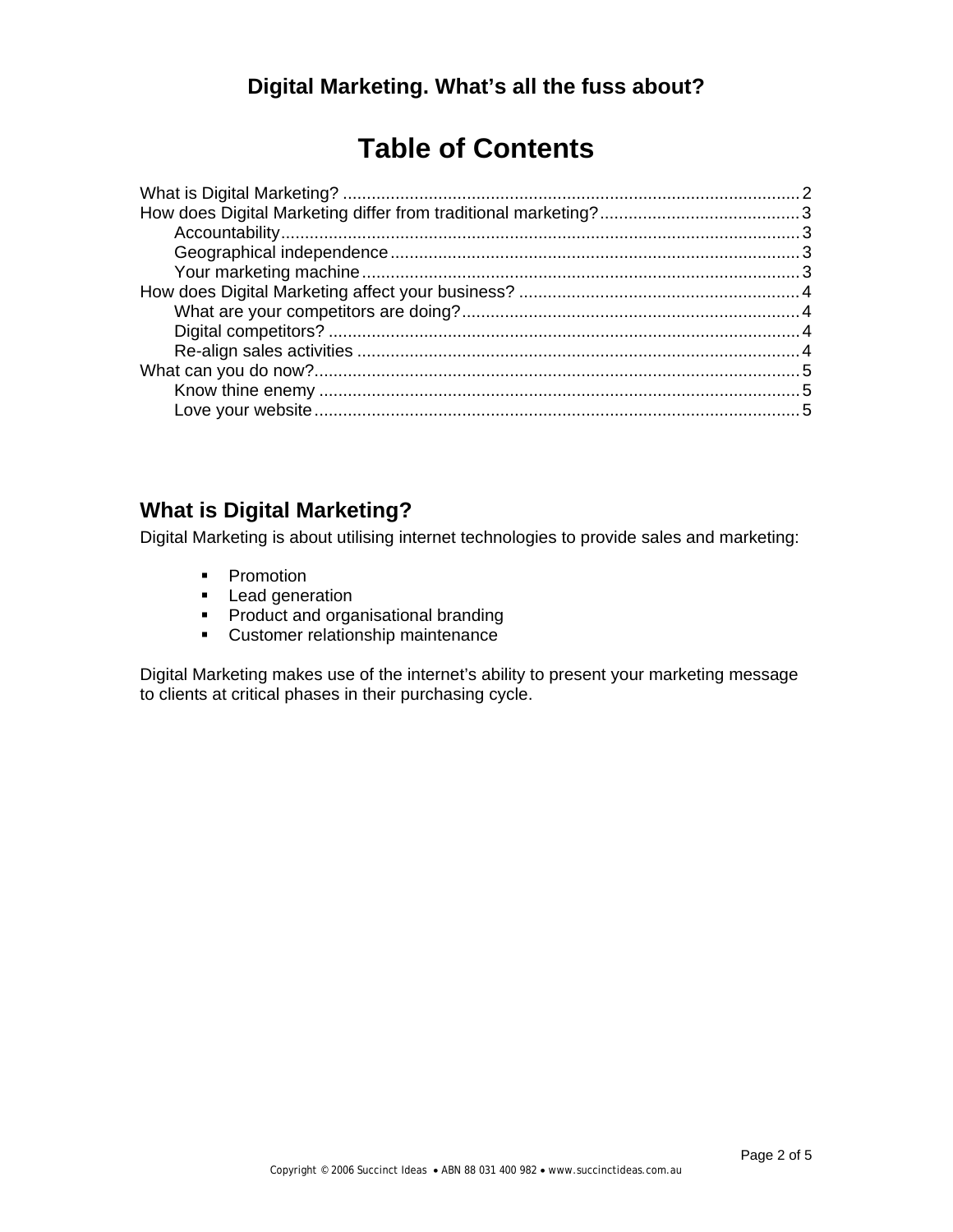# **Digital Marketing. What's all the fuss about?**

# **How does Digital Marketing differ from traditional marketing?**

#### **Accountability**

Unlike profit margins, marketing effectiveness is at best subjective. Sure - conduct market surveys, focus groups etc to try to understand your campaign's effectiveness, but they takes precious time and guess what – more money!

Digital marketing is turning traditional marketing on its head, simply because it is able to pin-point effectiveness through its ability to provide immediate hard data:

How may people visited the website; clicked on your advertisement; subscribed to the newsletter. Where did they get referred to you from?

The hard data can be used to tune the campaign incrementally and often in real time. Capture some more data and confirm you've tuned your campaign appropriately. Include an online survey and capture client options as well for client confirmation.

#### **Geographical independence**

We all know that the internet is global, and therefore so is your digital marketing message – language and cultural differences aside.

Maybe you don't want to sell your widgets in Estonia, but the internet gives you that opportunity at a more palatable budget, and shorter time-frames.

Before you disappear into Estonian design strategies, take a moment to think closer to home. Australians are increasingly using the internet to research purchasing decisions, so first consider selling your widgets where you currently don't – maybe over the state border, or even in the regions of your own state that you don't presently cover.

Already got reps in these areas? Then give then some online content such as product referrals, client testimonials etc to support them in their sales battle on your behalf!

#### **Your marketing machine**

Digital Marketing is largely automated. It runs 7 x 24 and is unaffected by the human condition; weekends, hangovers, late lunches etc It just keeps grinding away consistently and obediently delivering your sales message targeted to those prospects who are interested in your products right now.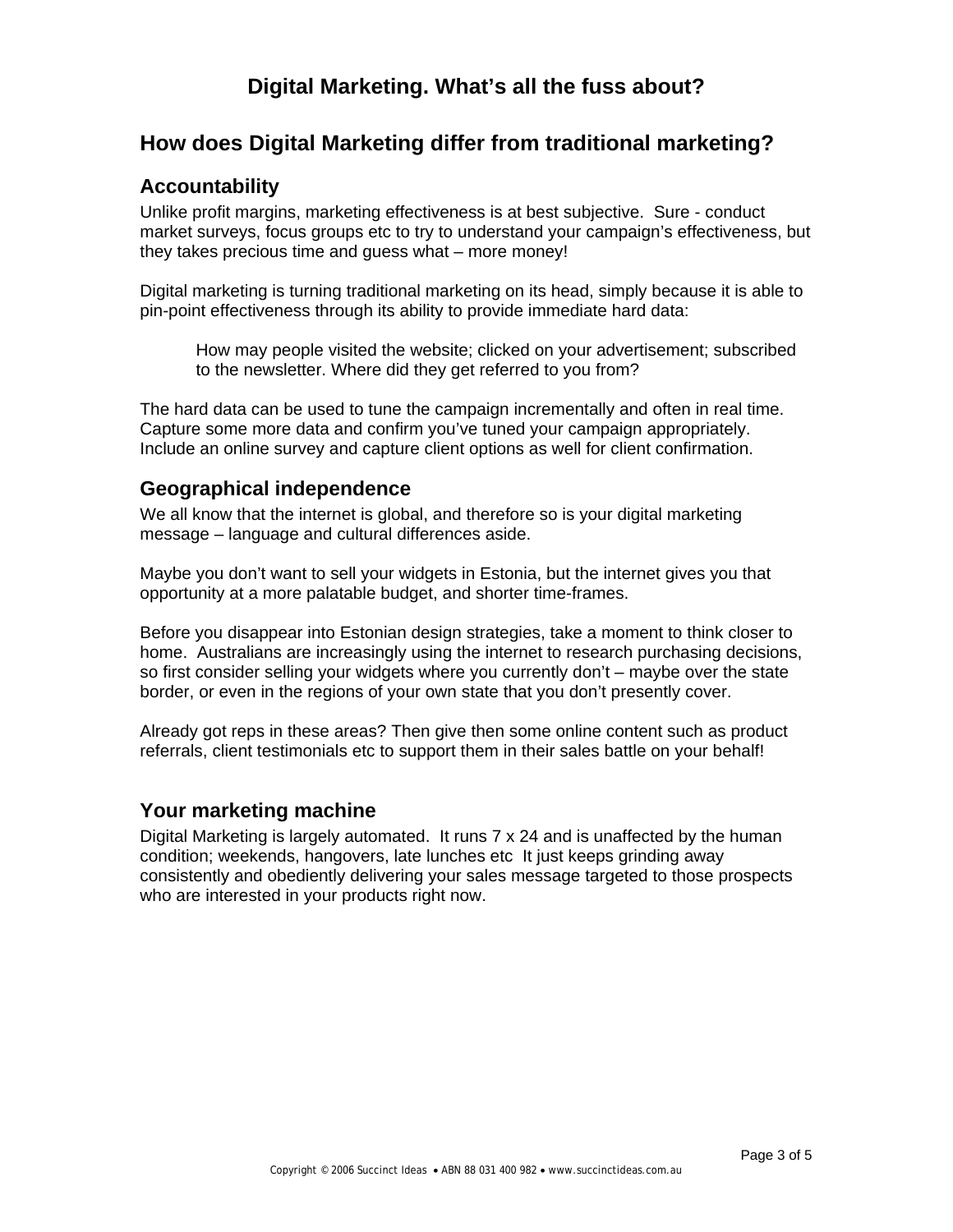# **Digital Marketing. What's all the fuss about?**

# **How does Digital Marketing affect your business?**

Impact of Digital marketing right now? Probably none you say? Think again.

#### **What are your competitors are doing?**

If they are astute, they will be formulating plans on how to leverage the enormous numbers being quoted as internet-based sales revenues in the US.

# **Digital competitors?**

Depending on your target market and delivery model, you may find that the internet has brought a raft of new off-shore/interstate/regional competitors that you may be blithely unaware aware of. Your internet savvy clients won't though.

The same clients you want to target using digital marketing strategies, may also be targets for a digital marketing campaign from anywhere on the globe.

The internet can make businesses appear larger, so your digital competitors may also be smaller businesses which you would not have previously considered serious competitors.

So you may need to do some research to discover who your 'digital competitors' are. Google your services and see what comes up in the search and paid advertising results.

This is what your customers are doing right now and you might not like the results.

#### **Re-align sales activities**

Relieve your sales team of tedious, demeaning and de-motivating activities like cold calling and use your Digital Marketing strategy to capture and qualify leads.

Sure, in the real world you can't just stop cold calling, but try re-balancing time and effort spent on cold calling with client management activities that will secure more business from your existing clients.